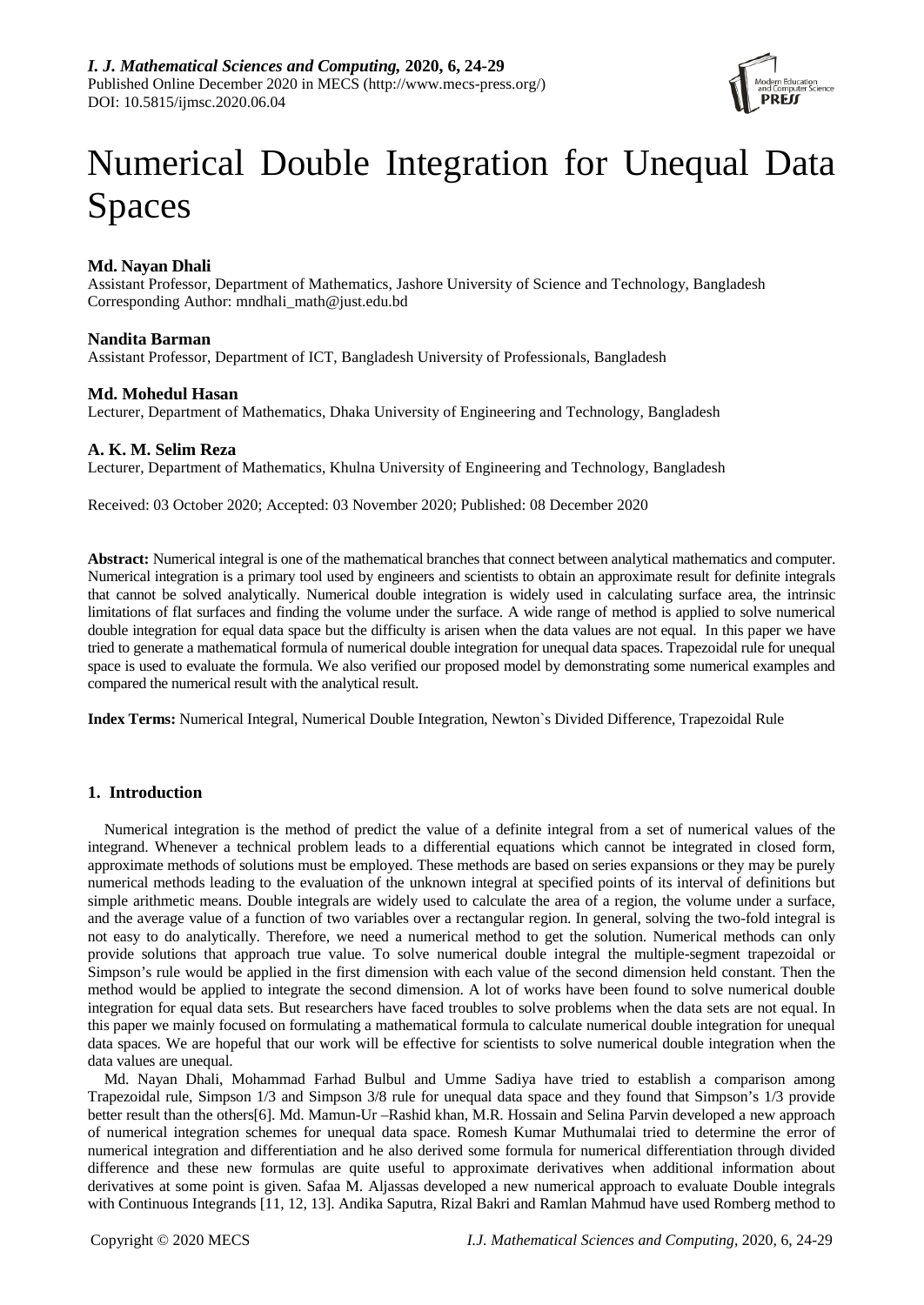analyze double integration for trigonometric function [14]. Rajinder Thukral accelerated the Simpson's method for solving nonlinear equations. In this purpose he represented an improvement of the classical Simpson's third order method for finding zeros of nonlinear equations and introduced a new formula for approximating second order derivative [17].

The rest of the paper will be described as follows: In section two, we have derived a mathematical model to solve numerical double integration for unequal data sets. In section three, some numerical example be examined and verified the result with actual result and finally we draw a conclusion.

#### **2. Numerical Double Integration for Unequal Space**

In this section we will discuss numerical double integration for unequal space. This formula can be applied to solve double integration when the numeric sets are not equal. We can be obtained this formula by applying trapezoidal rule for unequal space that was derived in this chapter. For do this we consider a double integral is defined by

$$
I = \int_{y_j}^{y_{j+1}} \int_{x_i}^{x_{i+1}} f(x, y) dx dy
$$
 (1)

Where the distance of each interval  $[x_i, x_{i+1}]$  and  $[y_j, y_{j+1}]$  are not equal.

From Newton`s divided difference

 $y = y_0 + (x - x_0)[x_0, x_1] + (x - x_0)(x - x_1)[x_0, x_1, x_2] + \cdots$ Trapezoidal rule for the unequal space

$$
\int_{x_0}^{x_1} ydx = \int_{x_0}^{x_1} (y_0 + (x - x_0)[x_0, x_1])dx
$$
  
=  $y_0(x_1 - x_0) + \frac{(x_1 - x_0)^2}{2} [x_0, x_1]$   
=  $y_0(x_1 - x_0) + \frac{(x_1 - x_0)^2}{2} (\frac{y_0}{(x_0 - x_1)} + \frac{y_1}{(x_1 - x_0)})$   
=  $y_0(x_1 - x_0) - \frac{y_0}{2} (x_1 - x_0) + \frac{y_1}{2} (x_1 - x_0)$   
=  $\frac{(x_1 - x_0)}{2} (2y_0 - y_0 + y_1) = \frac{(x_1 - x_0)}{2} (y_0 + y_1)$ 

Similarly, for the interval  $[x_1, x_2]$  we deduce,

$$
\int_{x_1}^{x_2} y dx = \frac{(x_2 - x_1)}{2} (y_1 + y_2)
$$

Similarly, for the interval  $[x_2, x_3]$  we deduce,

$$
\int_{x_2}^{x_3} y dx = \frac{(x_3 - x_2)}{2} (y_2 + y_3)
$$

Similarly for the interval  $[x_i, x_{i+1}]$  we have

$$
\int_{x_i}^{x_{i+1}} y dx = \frac{(x_{i+1} - x_i)}{2} (y_i + y_{i+1})
$$

Now from (1) we get

$$
I = \frac{(x_{i+1} - x_i)}{2} \int_{y_j}^{y_{j+1}} [f(x_i, y) + f(x_{i+1}, y)] dy
$$
  
\n
$$
= \frac{(x_{i+1} - x_i) (y_{j+1} - y_j)}{2} [f(x_i, y_j) + f(x_i, y_{j+1}) + f(x_{i+1}, y_j) + f(x_{i+1}, y_{j+1})]
$$
  
\n
$$
= \frac{(x_{i+1} - x_i) (y_{j+1} - y_j)}{4} [f(x_i, y_j) + f(x_{i+1}, y_j) + f(x_i, y_{j+1}) + f(x_{i+1}, y_{j+1})]
$$
  
\n
$$
= \frac{(x_{i+1} - x_i) (y_{j+1} - y_j)}{4} [f_{i,j} + f_{i+1,j} + f_{i,j+1} + f_{i+1,j+1}]
$$
 (2)

Where,  $f_{i,j} = f(x_i, y_j)$ 

This is the general formula of double integral for uneven space.

#### **3. Numerical Examples**

In this chapter, we will discuss some numerical examples and using numerical integration formula for unequal data space and we try to find their solutions. Then we compared numerical result with the exact solution to determine corresponding errors and check out which methods provide better results.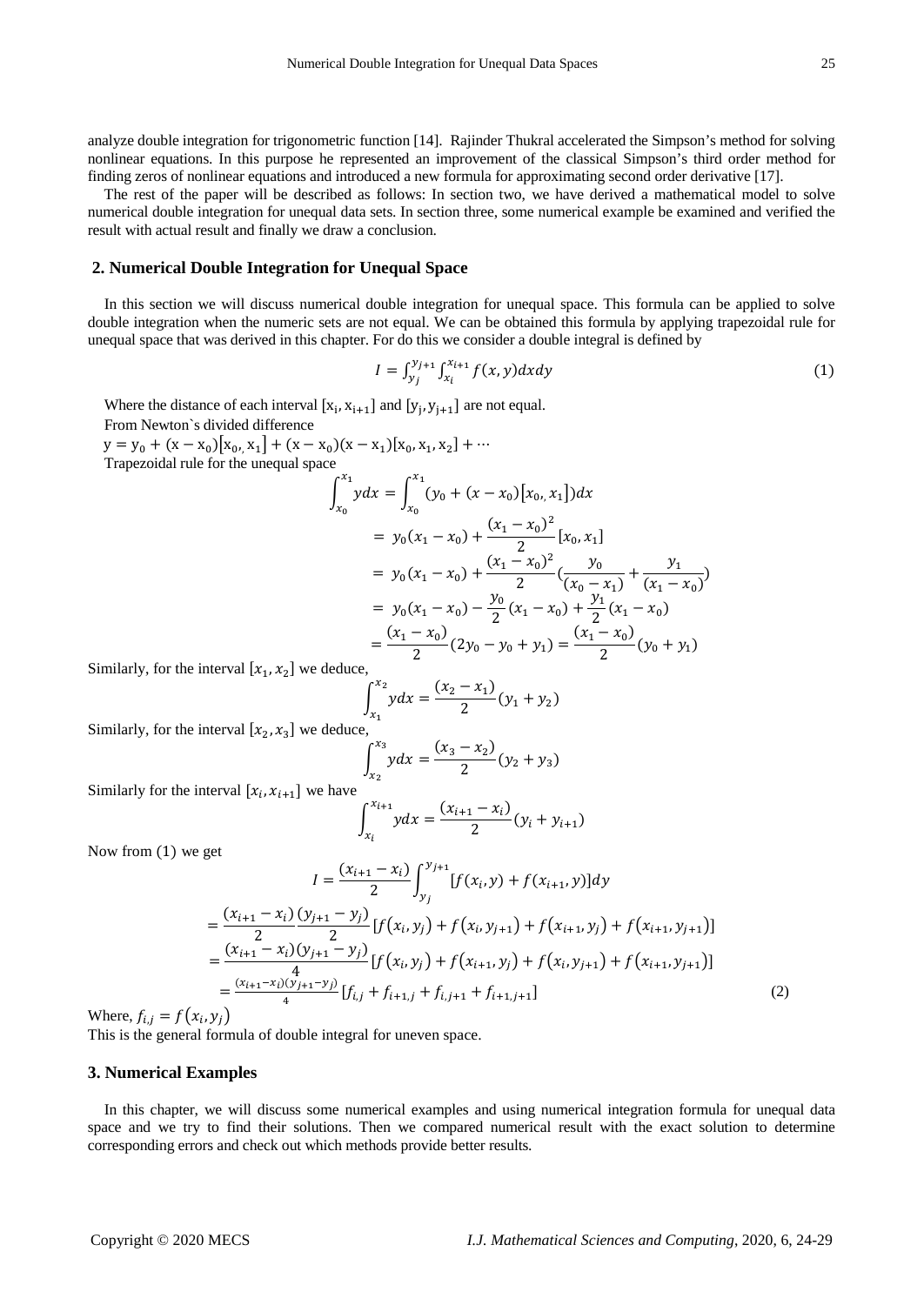## *3.1 Investigation by First Example*

Consider a rectangular double integral,

$$
f(x,y) = \int\limits_{0}^{2} \int\limits_{0}^{3} e^{y-x} dy dx
$$

We divide each of the intervals  $[0, 2]$  and  $[0, 3]$  into 60 subintervals

Table 1. Different values of x and y in interval [0, 2] and [0, 3] respectively

| No.<br>of                | Points of x | Points of y | No. of Points | Points of x | Points of y |
|--------------------------|-------------|-------------|---------------|-------------|-------------|
| Points                   |             |             |               |             |             |
| $\mathbf{1}$             | $\Omega$    | $\Omega$    | 32            | 1.06        | 1.55        |
|                          | 0.10        | 0.15        | 33            | 1.10        | 1.65        |
| $\frac{2}{3}$            | 0.13        | 0.20        | 34            | 1.12        | 1.70        |
| $\overline{\mathcal{L}}$ | 0.15        | 0.22        | 35            | 1.15        | 1.75        |
| 5                        | 0.17        | 0.25        | 36            | 1.18        | 1.80        |
| 6                        | 0.20        | 0.30        | 37            | 1.24        | 1.84        |
| $\tau$                   | 0.24        | 0.37        | 38            | 1.28        | 1.90        |
| $\bf{8}$                 | 0.28        | 0.42        | 39            | 1.30        | 1.95        |
| 9                        | 0.30        | 0.45        | 40            | 1.33        | 2.0         |
| 10                       | 0.33        | 0.50        | 41            | 1.37        | 2.10        |
| 11                       | 0.37        | 0.56        | 42            | 1.40        | 2.15        |
| 12                       | 0.39        | 0.60        | 43            | 1.45        | 2.19        |
| 13                       | 0.42        | 0.68        | 44            | 1.50        | 2.25        |
| 14                       | 0.45        | 0.70        | 45            | 1.53        | 2.30        |
| 15                       | 0.50        | 0.75        | 46            | 1.57        | 2.36        |
| 16                       | 0.53        | 0.78        | 47            | 1.60        | 2.40        |
| 17                       | 0.57        | 0.80        | 48            | 1.64        | 2.45        |
| 18                       | 0.60        | 0.87        | 49            | 1.67        | 2.50        |
| 19                       | 0.65        | 0.95        | 50            | 1.69        | 2.53        |
| 20                       | 0.67        | 1.0         | 51            | 1.72        | 2.56        |
| 21                       | $0.70\,$    | 1.05        | 52            | 1.74        | 2.65        |
| 22                       | 0.74        | 1.10        | 53            | 1.76        | 2.70        |
| 23                       | 0.76        | 1.18        | 54            | 1.78        | 2.75        |
| 24                       | 0.78        | 1.20        | 55            | 1.80        | 2.80        |
| 25                       | 0.80        | 1.25        | 56            | 1.84        | 2.84        |
| 26                       | 0.82        | 1.30        | 57            | 1.88        | 2.90        |
| 27                       | 0.85        | 1.34        | 58            | 1.90        | 2.93        |
| 28                       | 0.90        | 1.40        | 59            | 1.92        | 2.95        |
| 29                       | 0.93        | 1.44        | 60            | 1.95        | 2.97        |
| 30                       | 0.97        | 1.47        | 61            | 2.0         | 3.0         |
| 31                       | 1.0         | 1.50        |               |             |             |

Table-1 represents the different unequal values of x and y in interval [0, 2] and [0, 3] respectively.

Now, we evaluate the integral value by using our proposed formula for unequal data points and make a comparison with exact result.

Table 2. Comparison of actual and numerical result

| Result<br>Analytica H | Result<br>Numerical | Error |
|-----------------------|---------------------|-------|
| 5026                  | 16.5105             | 9079  |

Table 2 describes the actual and numerical result and also the deviation between them and we have found that numerical result is very close to actual result.

#### *3.2 Investigation by Second Example*

Consider a rectangular double integral,

$$
f(x, y) = \int_{1}^{4} \int_{1}^{3} \ln(x + 2y) \, dy dx
$$

We divide each of the intervals  $[1, 4]$  and  $[1, 3]$  into 60 subintervals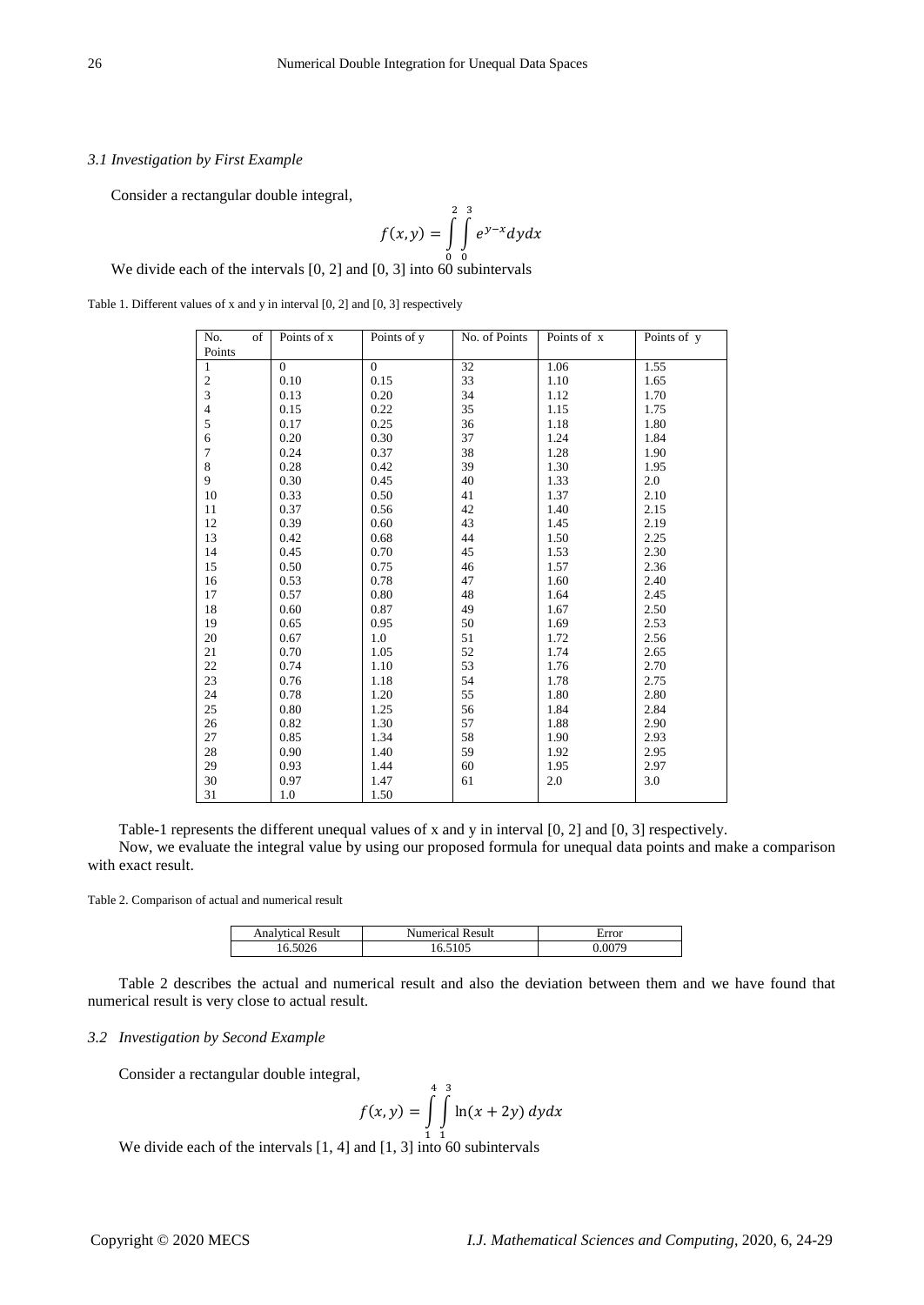| No. of         | Points of x | Points of y | No. of | Points of x | Points of y |
|----------------|-------------|-------------|--------|-------------|-------------|
| Points         |             |             | Points |             |             |
| $\mathbf{1}$   | 1.0         | 1.0         | 32     | 2.55        | 2.06        |
|                | 1.15        | 1.10        | 33     | 2.65        | 2.10        |
| $\frac{2}{3}$  | 1.20        | 1.13        | 34     | 2.70        | 2.12        |
| $\overline{4}$ | 1.22        | 1.15        | 35     | 2.75        | 2.15        |
| 5              | 1.25        | 1.17        | 36     | 2.80        | 2.18        |
| 6              | 1.30        | 1.20        | 37     | 2.84        | 2.24        |
| $\tau$         | 1.37        | 1.24        | 38     | 2.90        | 2.28        |
| 8              | 1.42        | 1.28        | 39     | 2.95        | 2.30        |
| 9              | 1.45        | 1.30        | 40     | 3.0         | 2.33        |
| 10             | 1.50        | 1.33        | 41     | 3.10        | 2.37        |
| 11             | 1.56        | 1.37        | 42     | 3.15        | 2.40        |
| 12             | 1.60        | 1.39        | 43     | 3.19        | 2.45        |
| 13             | 1.68        | 1.42        | 44     | 3.25        | 2.50        |
| 14             | 1.70        | 1.45        | 45     | 3.30        | 2.53        |
| 15             | 1.75        | 1.50        | 46     | 3.36        | 2.57        |
| 16             | 1.78        | 1.53        | 47     | 3.40        | 2.60        |
| 17             | 1.80        | 1.57        | 48     | 3.45        | 2.64        |
| 18             | 1.87        | 1.60        | 49     | 3.50        | 2.67        |
| 19             | 1.95        | 1.65        | 50     | 3.53        | 2.69        |
| 20             | 2.0         | 1.67        | 51     | 3.56        | 2.72        |
| 21             | 2.05        | 1.70        | 52     | 3.60        | 2.74        |
| 22             | 2.10        | 1.74        | 53     | 3.65        | 2.76        |
| 23             | 2.18        | 1.76        | 54     | 3.70        | 2.78        |
| 24             | 2.20        | 1.78        | 55     | 3.75        | 2.80        |
| 25             | 2.25        | 1.80        | 56     | 3.80        | 2.84        |
| 26             | 2.30        | 1.82        | 57     | 3.84        | 2.88        |
| 27             | 2.34        | 1.85        | 58     | 3.90        | 2.90        |
| 28             | 2.40        | 1.90        | 59     | 3.93        | 2.92        |
| 29             | 2.44        | 1.93        | 60     | 3.95        | 2.95        |
| 30             | 2.47        | 1.97        | 61     | 4.0         | 3.0         |
| 31             | 2.50        | 2.0         |        |             |             |

Table 3. Different values of x and y in interval [1, 4] and [1, 3] respectively

Table-3 represents the different unequal values of x and y in interval [1, 4] and [1, 3] respectively. Now, we evaluate the integral value by using our proposed formula for unequal data points and make a comparison with exact result.

Table 4. Comparison of actual and numerical result

| - Analytica | Result       | error |
|-------------|--------------|-------|
| Result      | $\alpha$ mal |       |
|             |              | .0002 |

Table 4 describes the actual and numerical result and also the deviation between them and we have found that numerical result is very close to analytical result.

From the above two investigation, we found that our generated mathematical formula is convenient to solve numerical double integration problems when the data values are not equal.

### **4. Conclusion**

Numerical Double integrals are widely used to calculate the area of a region and the volume under a surface when the analytical result cannot be found easily. It is also difficult to find numerical solution when the data values are not equal. In this work we generate a numerical double integration formula for unequal data space. For that, Trapezoidal rule for unequal data space have been used to evaluate double integration formula. We also applied our mathematical model by investigating some numerical examples and we have found a feasible result. Our research will be helpful in many scientific areas where numerical solution is needed.

#### **References**

[1] M. Buchibrand, 7 forms of divorce in Africa, Retrieved on 22nd May 2018 from https://www.nairaland.com/2526539/7-formsdivorce-africa, 2016. [1] Al-Jarrah, R. On the Lagrange Interpolation Polynomials. Journal of Approximation Theory 41, 170-l 78, 1884.

[2] Anton, H., Bivens, I., & Davis, S. Calculas Early Transcendentals. United States of America: John Wiley & Sons, Inc, 2012.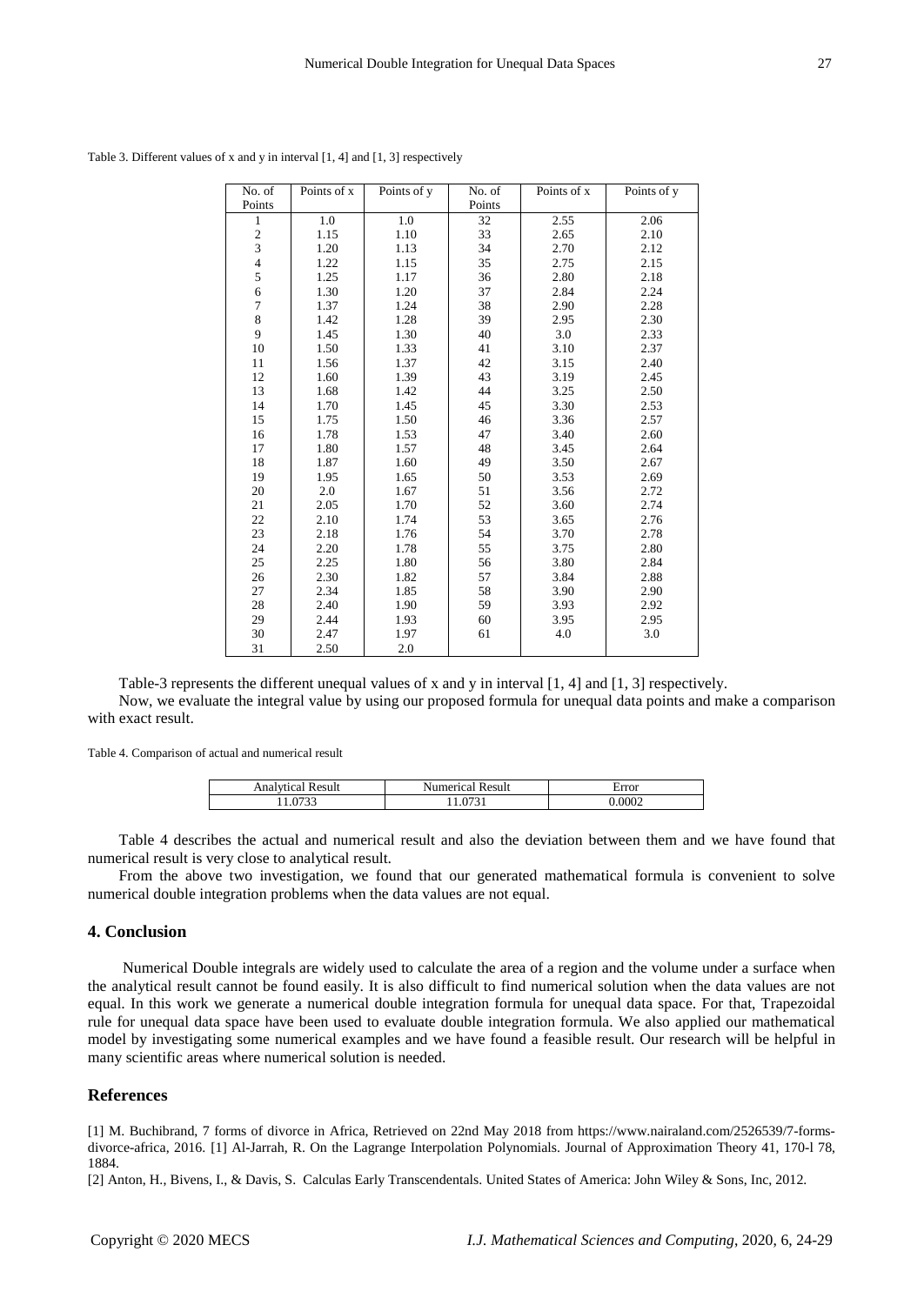[3] Das, B., & Chakrabarty, D. Lagrange's Interpolation Formula: Representation of Numerical Data by a Polynomial curve. International Journal of Mathematics Trends and Technology (IJMTT), 3, 2016.

[4] Dahiya, V. Analysis of Lagrange Interpolation Formula. IJISET - International Journal of Innovative Science, Engineering & Technology, 1(10), 2014.

[5] Darkwah, K. A., Norttey, E. N. N., & Anan, C. A Proposed Numerical Integration Method Using Polynomial Interpolation. British Journal of Mathematics & Computer Science, 16, 1-10, 2016.

[6] Dhali, M. N., Bulbul, M. F., & Sadiya, U. Comparison on Trapezoidal and Simpson's Rule for Unequal Data Space. International Journal of Mathematical Sciences and Computing, 5(4), 33-43, DOI: 10.5815/ijmsc.2019.04.04, 2019.

[7] Douglas, F. J., & Burden, L. R. Numerical Analysis, Thomson Learning, 2001.

[8] Gill, P. E., & Miller, G. F. An algorithm for the integration of unequally spaced data. Computer Journal, 15, 80-83, 1972.

[9] Hildebrand, F. B. & Graw-Hill, M. Introduction to Numerical Analysis. New Work, 1974.

[10] Jayakumar, J. Generalized Simpson-Newton's Method for Solvinf Nonlinear Equations with Cubic Convergence. IQSR Journal of Mathematics, 7(5), 58-61, 2013.

[11] Khan, M.-U.-R., Hossain, M., & Parvin, S. Numerical Integration Schemes for Unequal Data Spacing. American Journal of Applied Mathematics, 5(2), 48-56, 2017.

[12] Muthumalai, R. K. Some Formulas For Numerical Differentiation Through Divided Differences. International Journal of Mathematical Archive(3), 2012.

[13] Muosa, S. M. Numerical Methods for Evaluation of Double integrals with Continuous Integrands, International Journal of Pure and Applied Mathematics, Volume 119, No. 10, 385-396, 2018.

[14] Saputra, A., Bakri, R. and Mahmud, R. Numerical Analysis of Double Integral of Trigonometric Function Using Romberg Method. Daya Matematis: Jurnal Inovasi Pendidikan Matematika, Vol. 2, No. 2, 131-136, 2020.

[15] Sinha, R K and Kumar, R. Numerical method for evaluating the integrable function on a finite interval. International Journal of Engineering Science and Technology. 2(6), 2010.

[16] Sozio, G. Numerical Integration. Australian Senior Mathematics Journal. 23(1), 2009.

[17] Thukral, R. Further Acceleration of the Simpson's Method for Solving Non-linear Equation. Journal of Advances in Mathematics, 14, 02, 2018.

## **Authors' Profiles**



**Md. Nayan Dhali** was born in Bangladesh. He has completed B S (Honor's) and M S in Mathematics from University of Dhaka. Now he is performing as an Assistant Professor of Mathematics at Department of Mathematics in Jashore University of Science and Technology, Bangladesh. Email: mnd\_math@just.edu.bd



**Nandita Barman** was born in Bangladesh. She has completed B S (Honor's) and M S in Mathematics from University of Dhaka. Now she is performing as an Assistant Professor of Mathematics at Department of ICT in Bangladesh University of Professionals, Bangladesh. Email: nanditabarmandu12@gmail.com



**Md. Mohedul Hasan** was born in Bangladesh. He has completed B S (Honor's) and M S in Mathematics from University of Dhaka. Now he is performing as a Lecturer of Mathematics at Department of Mathematics in Dhaka University of Engineering and Technology, Bangladesh. mohedul.math@gmail.com